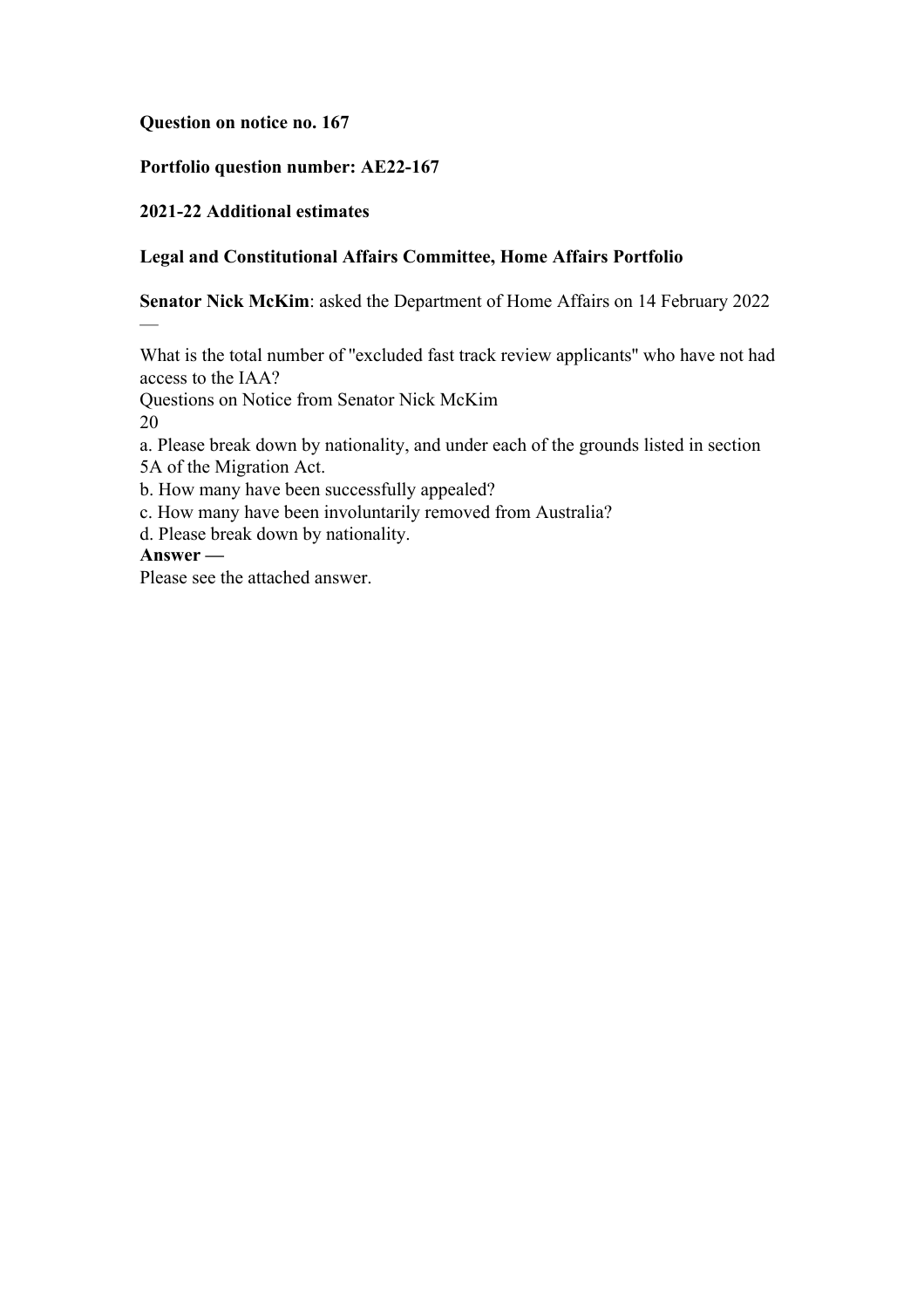### **SENATE STANDING COMMITTEE ON LEGAL AND CONSTITUTIONAL AFFAIRS ADDITIONAL BUDGET ESTIMATES 14 FEBRUARY 2022**

### **Home Affairs Portfolio Department of Home Affairs**

# **Program 2.4: IMA Offshore Management**

# **AE22-167 - Access to the IAA**

Senator Nick McKim asked:

What is the total number of "excluded fast track review applicants" who have not had access to the IAA?

Questions on Notice from Senator Nick McKim

20

a. Please break down by nationality, and under each of the grounds listed in section 5A of the Migration Act.

b. How many have been successfully appealed?

c. How many have been involuntarily removed from Australia?

d. Please break down by nationality.

### *Answer:*

 As at 31 January 2022, 85 persons have been found to be an 'excluded fast track review applicant' and did not have access to merits review of the decision to refuse their Protection visa application by the IAA (Immigration Assessment Authority) or the AAT (Administrative Appeals Tribunal). They have access to judicial review.

Excluded fast track review applicants by Citizenship

| <b>Citizenship</b> | <b>Total</b> |
|--------------------|--------------|
| <b>AFGHANISTAN</b> | 27           |
| <b>SRILANKA</b>    | 14           |
| <b>IRAQ</b>        | 14           |
| <b>IRAN</b>        | 8            |
| <b>PAKISTAN</b>    | 7            |
| Other              | 15           |
| <b>Total</b>       | 85           |